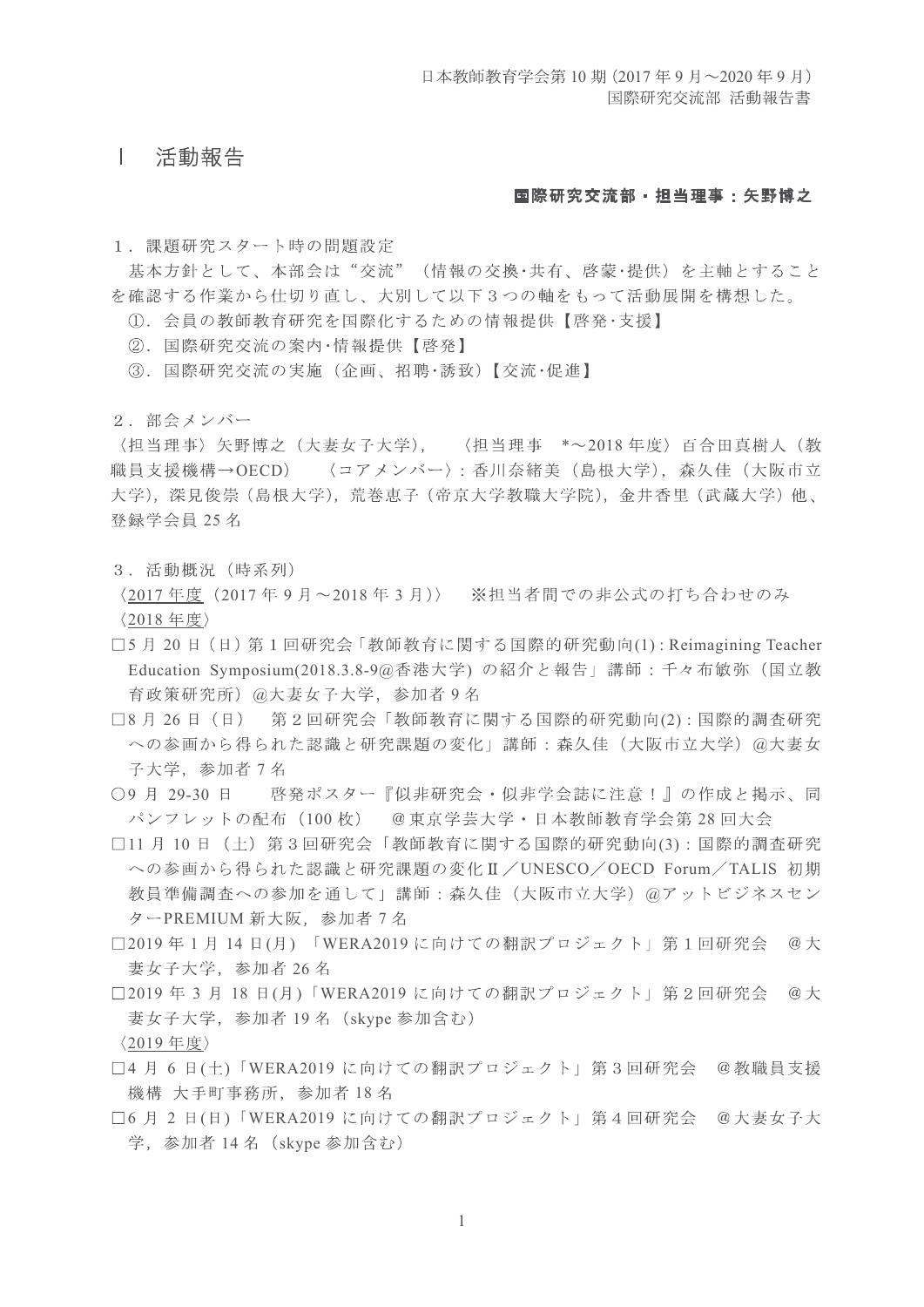- □7月28日(日)「WERA2019に向けての翻訳プロジェクト」第5回研究会 @大妻女子大 学, 参加者 12名 (skype 参加含む)
- □8月7日(水) 世界教育学会(WERA 10th)ミニ・シンポジウム「Missing Rhetorics of Education in Japan : Dialogue on Rethinking Education and Teacher Education in Japan」 @学習院大 学,参加者 20 名 話題提供①香川奈緒美 (島根大学) Persistence of Utilitarian Ideology in Japan: Call for a New Paradigm ②荒巻恵子 (帝京大学) Rhetoric and Practice of Inclusiveness in Japan's Teacher Education 3金井香里 (武蔵大学) Reinstating the Diversity as a Medium for Rethinking Education and Teacher Education in Japan  $\Box \oplus \triangle$ :森久 佳 (大阪市立大学) · 矢野博之 (大妻女子大学) 指定計論者:矢野博之
- □11 月 9 日(土) 第6回教師教育変容の実態をつかむ情報交流·研究会「2019WERA シン ポジウム報告 Missing Rhetoric of Education in Japan : Dialogue on Rethinking Education and Teacher Education of Japan」理事会向け再演 @明治大学, 参加者 20 名 報告①矢野 博之(大妻女子大学)、②森久佳(大阪市立大学)、③香川奈緒美(島根大学)、④深見 俊崇 (島根大学)
- □11 月 10 日(日) 「2019WERA シンポジウム "Missing Rhetoric of Education in Japan : Dialogue on Rethinking Education and Teacher Education in Japan" 日本語版再演 @大 妻女子大学,参加者11名 進行:矢野博之(大妻女子大学)、報告①森久佳(大阪市立 大学)、②香川奈緒美(島根大学)、③荒巻恵子(帝京大学教職大学院)、4金井香里(武 蔵大学)
- □1月24日 (金)国際研究交流部主催 翻訳プロジェクト・コアメンバーによるミニ研究 会「刊行本原稿の持ち寄り読み合わせ」@大妻女子大学, 参加者6名<br>〈2020年度〉
- ○2020年9月13日(日) ポスター発表 「国際研究交流部・第10期報告–"学会"とし ての国際研究交流の現在とこれから」 @明治大学・日本教師教育学会第30回大会
- 4. 研究成果と見えてきた課題
- (1) 公開研究会:2018年秋まで、国外の教師教育研究をめぐるアカデミズムの動向や、OECD や UNESCO にみる国際研究調査の内情と方向性の情報交換研究会を重ね、日本の教師教 育研究上の領域や視点、evidence 問題を議論し、国際展開上の課題を共有していった。
- (2) 学会啓発資料の作成と配布:教育研究の国際化は世界的に加速拡大するなか、「エセ学 会」「エセ学会誌」が急増してきた状況を受け、『似非研究会·似非学会誌に注意!』の リーフレットを作成し (100枚), 2018年第28回研究大会で配布、後に Web 公開した。
- (3) 啓発・支援をにらんだ翻訳企画と国際カンファレンスでのシンポジウム:国際的調査研 究の状況把握や参画経験の共有を端に議論し、研究視点の国際化と国際的な文脈での経 験と機会の供給を図るため, UNESCO 刊行の"Rethinking Education"(2015)の独自翻訳 を企画し、教師教育研究の文脈で活用することを目指すプロジェクトを始動した。

これを受けて 10th WERA (2019.8.7) でのシンポジウムとしてコアメンバー (矢野,森, 香川,荒巻,金井の学会員)による実施に結実し, UNESCO が投げかけた議論を、日本の 教育界にどう照射し問いかけるべきか、主に3つの word=視点(well-being, Inclusiveness, Diversity)からその課題の探索と提示を試みた。